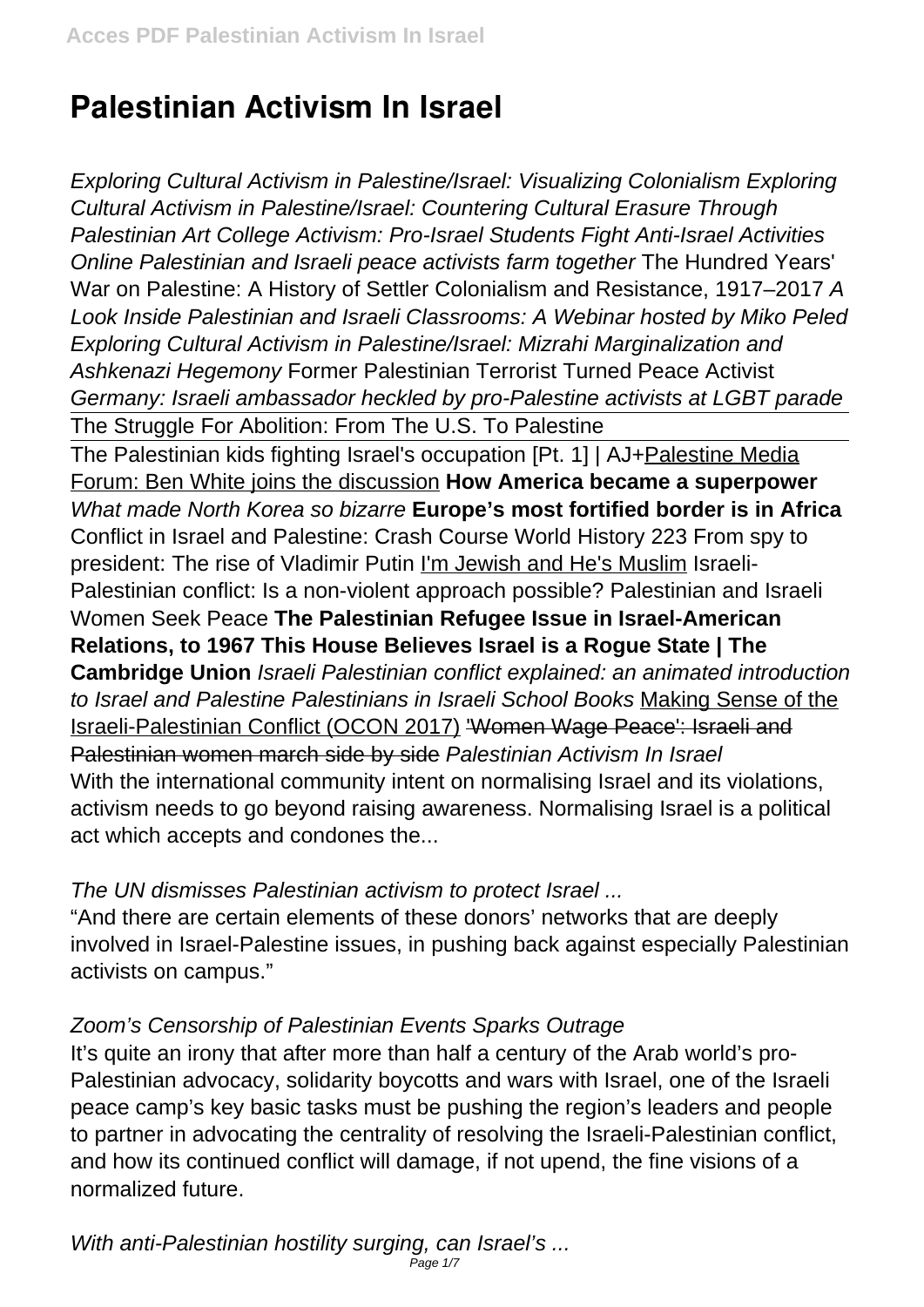Blogger "Elder of Ziyon" published a translated interview with Palestinian human rights activist Bassam Eid yesterday. The interview with Eid was originally conducted in Hebrew by Ishai Friedman and was published on his blog.. One of the central subjects of the interview was a supposed Palestinian boycott of Israel and Israeli settlements.

# Palestinian Human Rights Activist: Boycott of Israel "Big ...

Last month, Palestinian and international civil and human rights organisations called upon the UN General Assembly to launch investigations into Israeli apartheid, ban military cooperation with Israel and prohibit all trade with its illegal settlements. Activism for Palestine is making a very valid point, and one that the General Assembly should take seriously, in particular the implicit assertion that the international community must consider its own complicity in the making and maintaining ...

## The UN dismisses Palestinian activism to protect Israel ...

Expressing solidarity with the abducted leaders and activists as well as with all the other Palestinian political prisoners and administrative detainees being held in Israeli prisons and detention centers without charge or trial, they urged the international community, including the human rights and women's rights organizations worldwide to "put pressure on the occupation to release comrade Khitam Saafin and all the prisoners who are victims of arbitrary detention, as well as to stop the ...

## Widespread Condemnation of Israeli Raids and Arrests of ...

A decision by the IDF's Civil Administration that would severely cut back on the possibility of Israel settlements encroaching on privately-owned Palestinian land while also preventing the Palestinians from building illegally on land that is under Israeli control has been approved by the attorney general and is waiting for a green light from the nation's leadership, Israel Hayom has learned.

## Will government implement plan to regulate both Israeli ...

Palestinian student Ameer Hazboun sentenced by Israeli military court for campus activism Samidoun Palestinian Prisoner Solidarity Network | November 10, 2020 Palestinian student prisoner Ameer Hazboun was sentenced by an illegitimate Israeli military court on Monday, 9 October to 16 months in Israeli prison and a fine of 3000 NIS (\$890 USD/\$750 EUR).

## Palestinian student Ameer Hazboun sentenced by Israeli ...

He moved the US embassy in Israel to Jerusalem, stopped all US aid to Palestinians, closed the Palestinians' diplomatic mission in Washington, withdrew from the Iran nuclear deal, and (under the guise of fighting antisemitism) signed an executive order which empowered the federal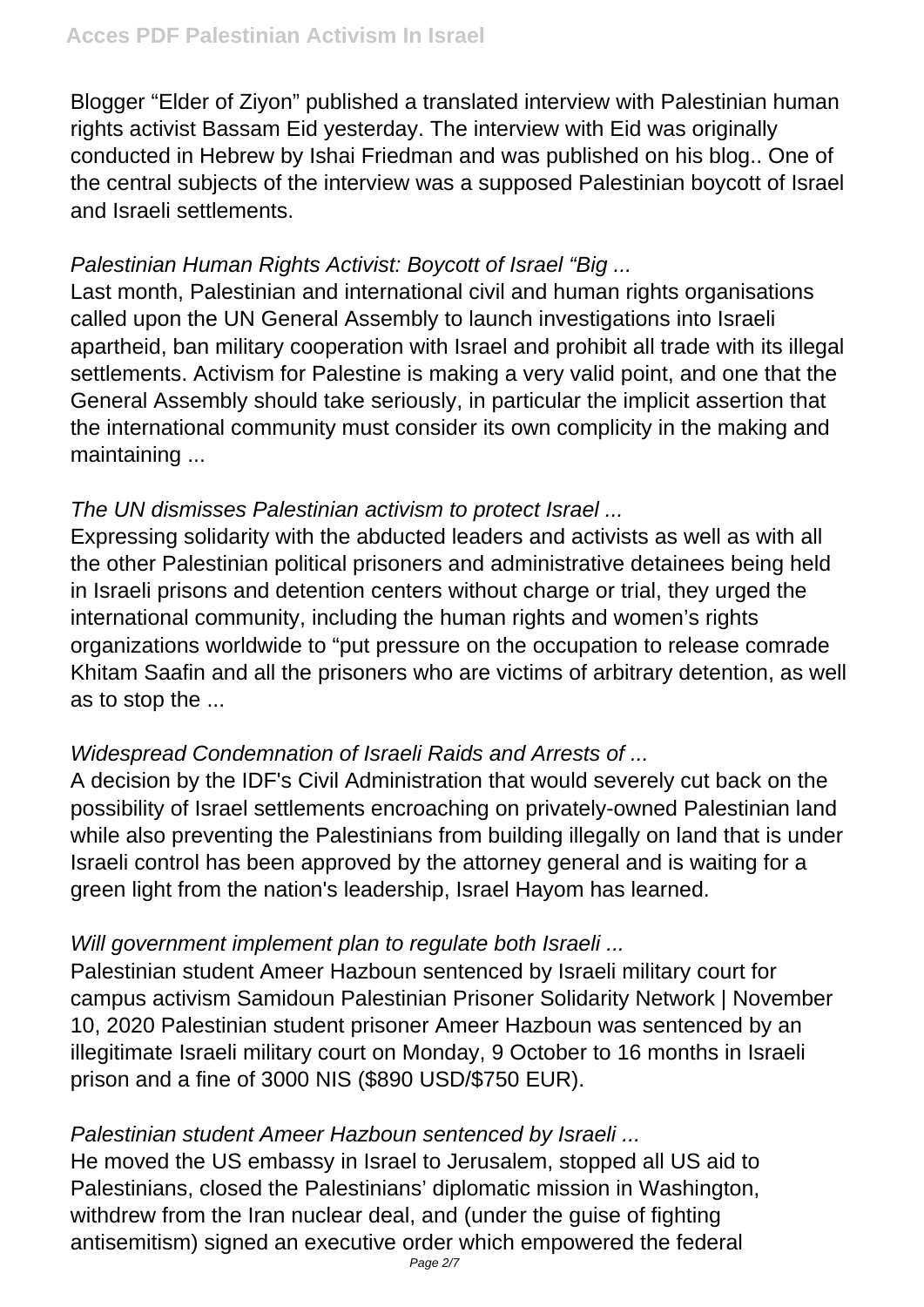government to withhold money from educational institutions that don't clamp down on Palestine activism.

#### Be Ready to Fight President Joe Biden on Israel-Palestine

Palestinian activists and their supporters have in recent days increasingly sought to draw connections between Israeli authorities' treatment of Palestinians and US police brutality toward African...

#### 'Palestinian lives matter': Activists draw parallels ...

Dozens of pro-Palestinian demonstrators gathered this week in front of the White House to protest the signing of historic accords between Israel, the UAE and Bahrain. "This is a backstab to the Palestinian people," said Zeina Hutchison, head of a coalition of pro-Palestinian associations behind the rally.

## Pro-Palestinian activists protest Israel-UAE accords in ...

The Jordan Valley has been at the centre of Israel's plans for annexation of Palestinian territories in recent months, as Netanyahu and his right-wing supporters have advocated the takeover of the...

## Israel makes 41 Palestinian children homeless as world ...

Palestinian activist Khairi Hanoun was arrested on Monday by the Israeli army, several sources told AFP, weeks after footage of a soldier kneeling on his neck during a protest sparked outrage. Hanoun, in his late sixties, has regularly taken part in protests against the proposed extension of an Israeli settlement near Tulkarm in the north of the West Bank, Palestinian territory occupied by Israel since 1967.

## Palestinian activist in 'knee-on-neck' incident arrested ...

"Palestinian Activism in Israel provides an overdue and important intervention against gendered, clichéd representations of women in general and Palestinian-Bedouin-Israeli women in particular." - Katya Gibel Mevorach, professor of Anthropology & American Studies, Grinnell College.

## Palestinian Activism in Israel - A Bedouin Woman Leader in ...

The Welcome to Palestine campaign, now in its third consecutive year, aims to gather activists from more than 15 countries in Israel from April 15 to 21 to "challenge the Israeli siege of the...

# Pro-Palestinian activists detained in Israel | Israel | Al ...

Palestinian student prisoner Ameer Hazboun was sentenced by an illegitimate Israeli military court on Monday, 9 October to 16 months in Israeli prison and a fine of 3000 NIS (\$890 USD/\$750 EUR). He has been detained since 11 September 2019 and his military court hearings have been repeatedly delayed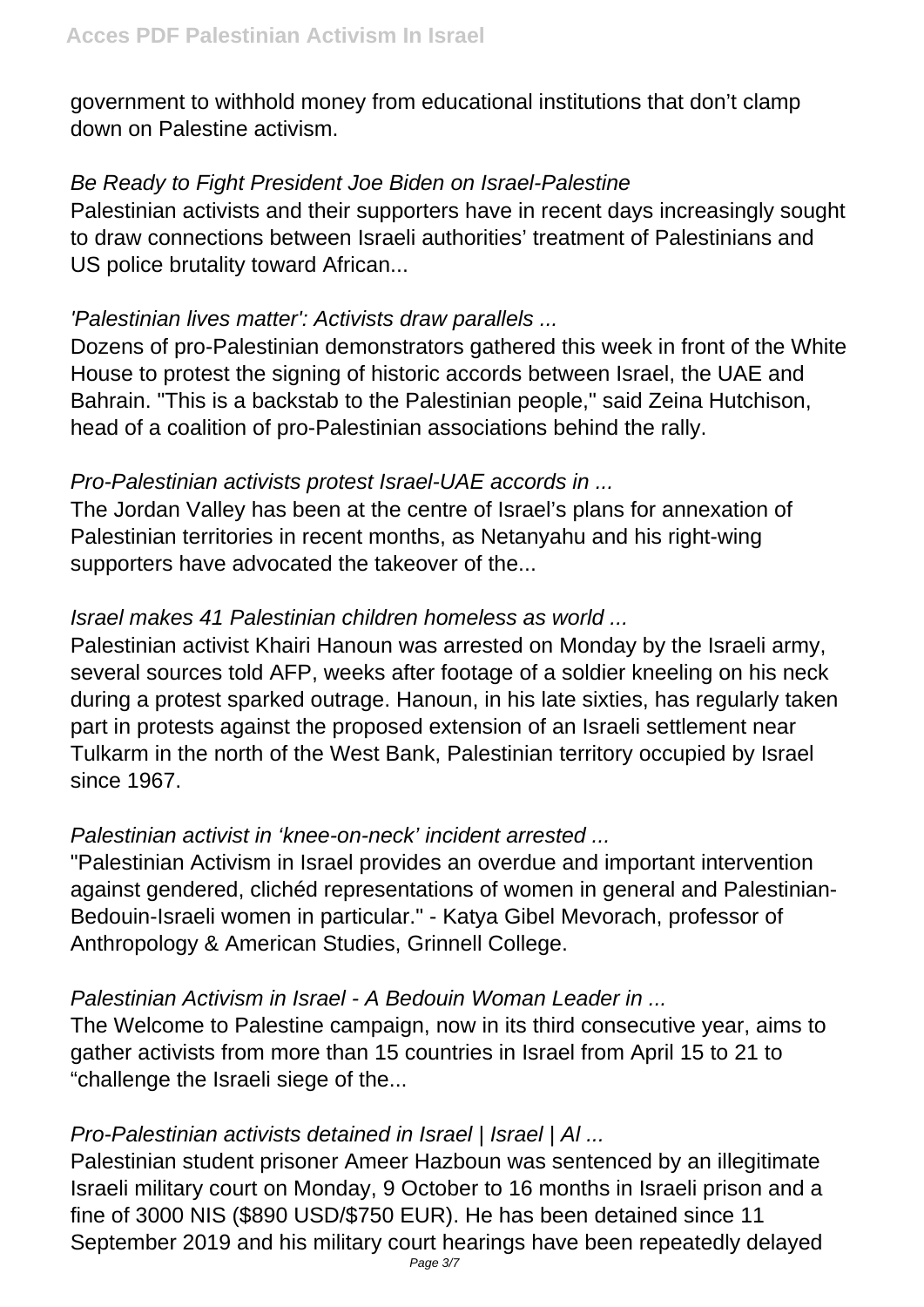and postponed.

## Palestinian student Ameer Hazboun sentenced by Israeli ...

Prominent Palestinian, Arab Public Figures Issue Letter of Solidarity with Corbyn [ November 15, 2020 ] Israel Urged to Release Gaza Aid Worker Mohammad Al-Halabi [ November 15, 2020 ] Israel to Build Over 1,000 Settlement Units in East Jerusalem [ November 15, 2020 ] Normalize Palestine, Not The Occupation [ November 14, 2020 ]

## Normalize Palestine, Not The Occupation - Palestine Chronicle

The Israeli policy of administrative detention is a colonial weapon targeting the Palestinian people. In addition, it is also a violation of international law, violating the Fourth Geneva Convention, the International Covenant on Civil and Political Rights and representing a cruel, inhumane and degrading form of arbitrary imprisonment.

## Palestinian Feminist Leader Khitam Saafin Ordered to Six ...

A close description of Amal El'Sana-Alh'jooj's experiences as a Palestinian Bedouin female activist, this book explores Amal's activism and demonstrates that activists' biographies provide a means of understanding the complexities of political situations they are involved in.

Exploring Cultural Activism in Palestine/Israel: Visualizing Colonialism Exploring Cultural Activism in Palestine/Israel: Countering Cultural Erasure Through Palestinian Art College Activism: Pro-Israel Students Fight Anti-Israel Activities Online Palestinian and Israeli peace activists farm together The Hundred Years' War on Palestine: A History of Settler Colonialism and Resistance, 1917–2017 A Look Inside Palestinian and Israeli Classrooms: A Webinar hosted by Miko Peled Exploring Cultural Activism in Palestine/Israel: Mizrahi Marginalization and Ashkenazi Hegemony Former Palestinian Terrorist Turned Peace Activist Germany: Israeli ambassador heckled by pro-Palestine activists at LGBT parade The Struggle For Abolition: From The U.S. To Palestine

The Palestinian kids fighting Israel's occupation [Pt. 1] | AJ+Palestine Media Forum: Ben White joins the discussion **How America became a superpower** What made North Korea so bizarre **Europe's most fortified border is in Africa** Conflict in Israel and Palestine: Crash Course World History 223 From spy to president: The rise of Vladimir Putin I'm Jewish and He's Muslim Israeli-Palestinian conflict: Is a non-violent approach possible? Palestinian and Israeli Women Seek Peace **The Palestinian Refugee Issue in Israel-American Relations, to 1967 This House Believes Israel is a Rogue State | The Cambridge Union** Israeli Palestinian conflict explained: an animated introduction Page 4/7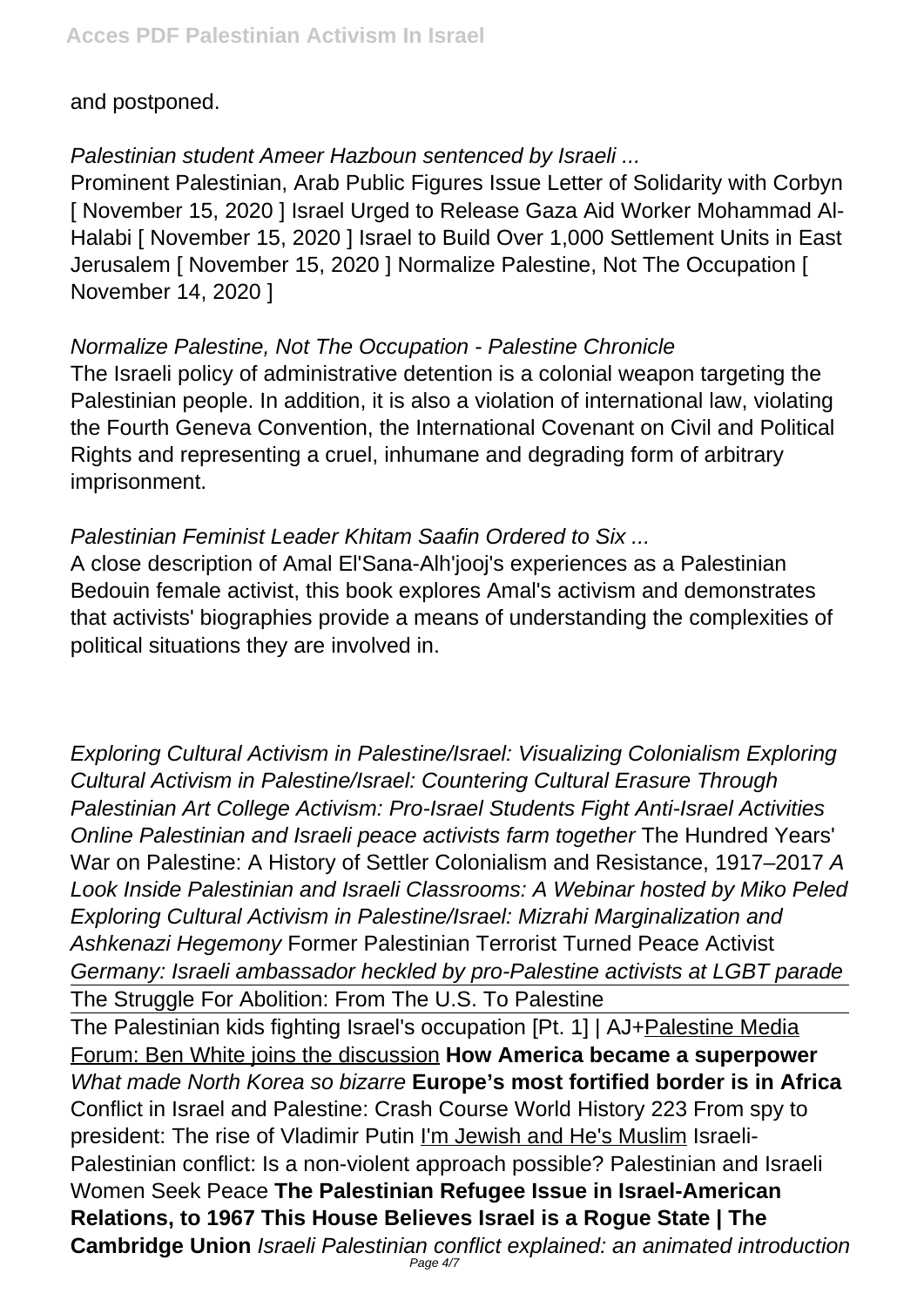to Israel and Palestine Palestinians in Israeli School Books Making Sense of the Israeli-Palestinian Conflict (OCON 2017) 'Women Wage Peace': Israeli and Palestinian women march side by side Palestinian Activism In Israel With the international community intent on normalising Israel and its violations, activism needs to go beyond raising awareness. Normalising Israel is a political act which accepts and condones the...

#### The UN dismisses Palestinian activism to protect Israel ...

"And there are certain elements of these donors' networks that are deeply involved in Israel-Palestine issues, in pushing back against especially Palestinian activists on campus."

## Zoom's Censorship of Palestinian Events Sparks Outrage

It's quite an irony that after more than half a century of the Arab world's pro-Palestinian advocacy, solidarity boycotts and wars with Israel, one of the Israeli peace camp's key basic tasks must be pushing the region's leaders and people to partner in advocating the centrality of resolving the Israeli-Palestinian conflict, and how its continued conflict will damage, if not upend, the fine visions of a normalized future.

## With anti-Palestinian hostility surging, can Israel's ...

Blogger "Elder of Ziyon" published a translated interview with Palestinian human rights activist Bassam Eid yesterday. The interview with Eid was originally conducted in Hebrew by Ishai Friedman and was published on his blog.. One of the central subjects of the interview was a supposed Palestinian boycott of Israel and Israeli settlements.

## Palestinian Human Rights Activist: Boycott of Israel "Big ...

Last month, Palestinian and international civil and human rights organisations called upon the UN General Assembly to launch investigations into Israeli apartheid, ban military cooperation with Israel and prohibit all trade with its illegal settlements. Activism for Palestine is making a very valid point, and one that the General Assembly should take seriously, in particular the implicit assertion that the international community must consider its own complicity in the making and maintaining ...

## The UN dismisses Palestinian activism to protect Israel ...

Expressing solidarity with the abducted leaders and activists as well as with all the other Palestinian political prisoners and administrative detainees being held in Israeli prisons and detention centers without charge or trial, they urged the international community, including the human rights and women's rights organizations worldwide to "put pressure on the occupation to release comrade Khitam Saafin and all the prisoners who are victims of arbitrary detention, as well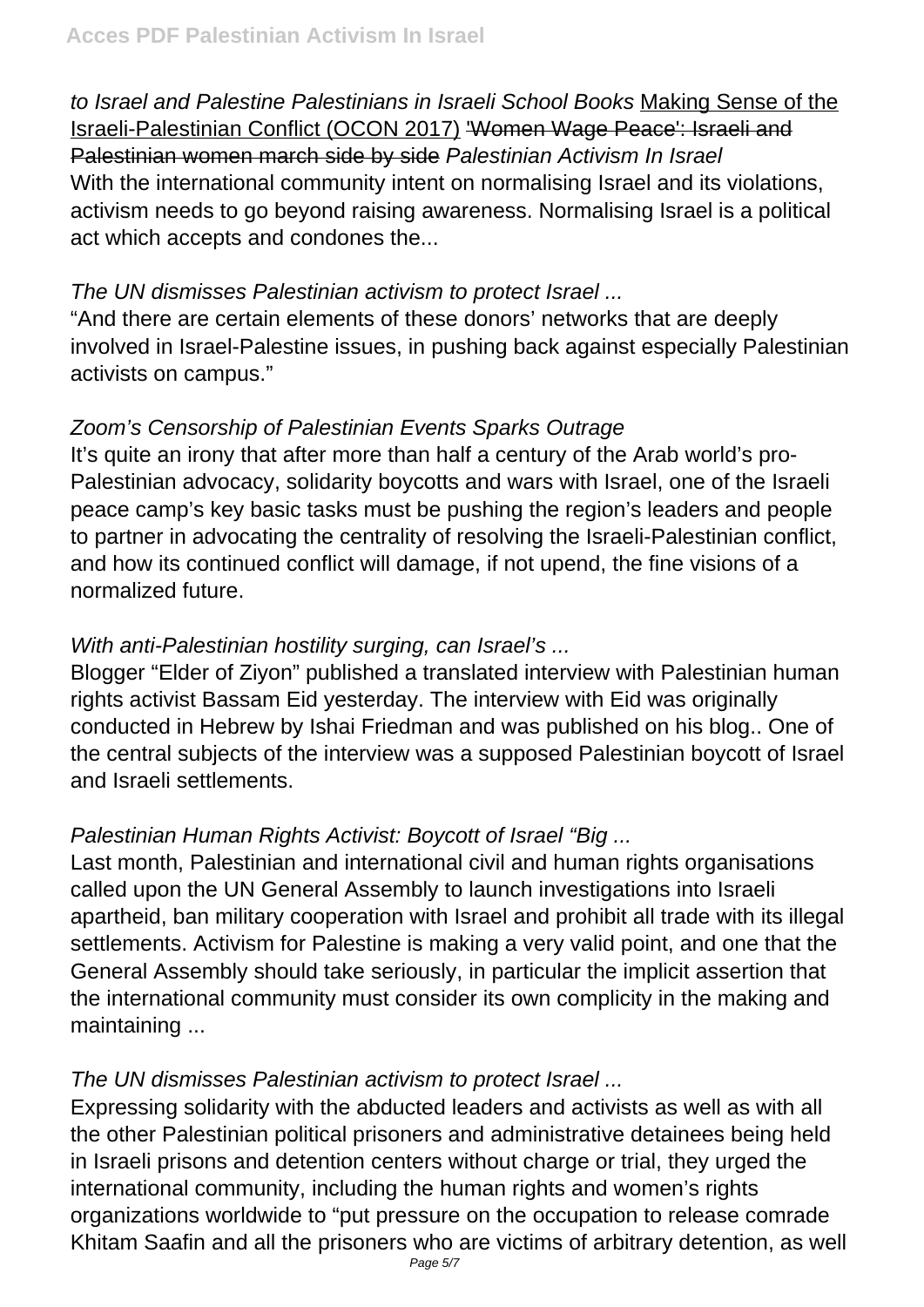as to stop the ...

## Widespread Condemnation of Israeli Raids and Arrests of ...

A decision by the IDF's Civil Administration that would severely cut back on the possibility of Israel settlements encroaching on privately-owned Palestinian land while also preventing the Palestinians from building illegally on land that is under Israeli control has been approved by the attorney general and is waiting for a green light from the nation's leadership, Israel Hayom has learned.

## Will government implement plan to regulate both Israeli ...

Palestinian student Ameer Hazboun sentenced by Israeli military court for campus activism Samidoun Palestinian Prisoner Solidarity Network | November 10, 2020 Palestinian student prisoner Ameer Hazboun was sentenced by an illegitimate Israeli military court on Monday, 9 October to 16 months in Israeli prison and a fine of 3000 NIS (\$890 USD/\$750 EUR).

## Palestinian student Ameer Hazboun sentenced by Israeli ...

He moved the US embassy in Israel to Jerusalem, stopped all US aid to Palestinians, closed the Palestinians' diplomatic mission in Washington, withdrew from the Iran nuclear deal, and (under the guise of fighting antisemitism) signed an executive order which empowered the federal government to withhold money from educational institutions that don't clamp down on Palestine activism.

## Be Ready to Fight President Joe Biden on Israel-Palestine

Palestinian activists and their supporters have in recent days increasingly sought to draw connections between Israeli authorities' treatment of Palestinians and US police brutality toward African...

#### 'Palestinian lives matter': Activists draw parallels ...

Dozens of pro-Palestinian demonstrators gathered this week in front of the White House to protest the signing of historic accords between Israel, the UAE and Bahrain. "This is a backstab to the Palestinian people," said Zeina Hutchison, head of a coalition of pro-Palestinian associations behind the rally.

## Pro-Palestinian activists protest Israel-UAE accords in ...

The Jordan Valley has been at the centre of Israel's plans for annexation of Palestinian territories in recent months, as Netanyahu and his right-wing supporters have advocated the takeover of the...

## Israel makes 41 Palestinian children homeless as world ...

Palestinian activist Khairi Hanoun was arrested on Monday by the Israeli army, several sources told AFP, weeks after footage of a soldier kneeling on his neck